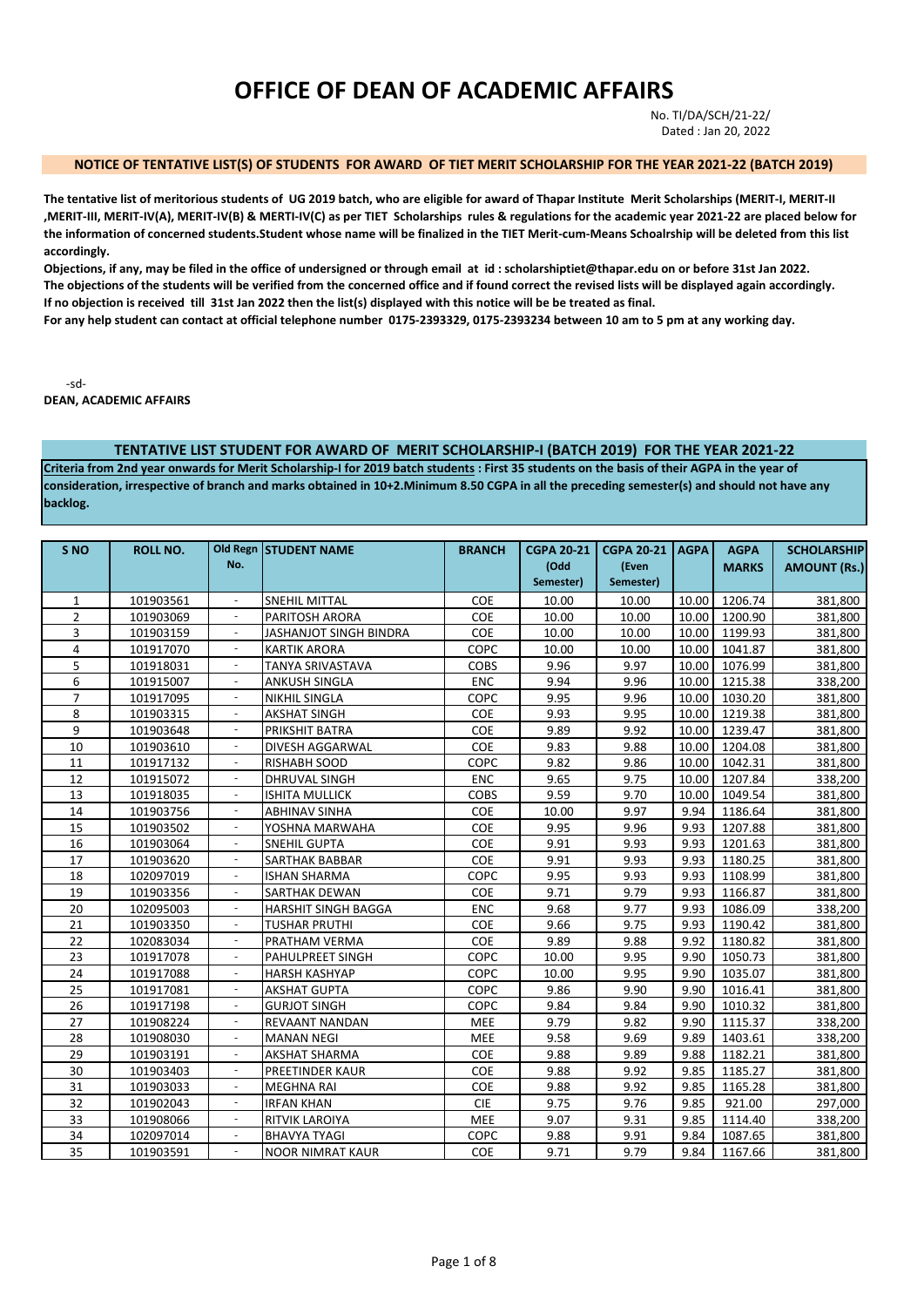### **TENTATIVE LIST STUDENT FOR AWARD OF MERIT SCHOLARSHIP-II (BATCH 2019) FOR THE YEAR 2021-22**

**Criteria from 2nd year onwards for Merit Scholarship-II for 2019 batch students : Next 45 students (after excluding first 35 students of Merit-I) on the basis of their AGPA in the year of consideration, irrespective of branch and marks obtained in 10+2.Minimum 8.50 CGPA in all the preceding semester(s) and should not have any backlog.**

| S <sub>NO</sub>                | <b>ROLL NO.</b>        |                             | Old Regn STUDENT NAME                    | <b>BRANCH</b>     | <b>CGPA 20-21</b> | <b>CGPA 20-21   AGPA</b> |              | <b>AGPA</b>        | <b>SCHOLARSHIP</b>  |
|--------------------------------|------------------------|-----------------------------|------------------------------------------|-------------------|-------------------|--------------------------|--------------|--------------------|---------------------|
|                                |                        | No.                         |                                          |                   | (Odd              | (Even                    |              | <b>MARKS</b>       | <b>AMOUNT (Rs.)</b> |
|                                |                        |                             |                                          |                   | Semester)         | Semester)                |              |                    |                     |
|                                |                        | $\blacksquare$              |                                          |                   |                   |                          |              |                    |                     |
| $\mathbf{1}$<br>$\overline{2}$ | 101954010<br>101917024 |                             | PUNEET SINGH                             | ELE<br>COPC       | 9.69<br>9.95      | 9.74<br>9.92             | 9.84<br>9.83 | 1023.93            | 191,000             |
| 3                              |                        | $\blacksquare$              | <b>ARPIT ARORA</b>                       |                   |                   |                          | 9.83         | 1036.64            | 267,800             |
| $\overline{4}$                 | 101917040              | $\sim$                      | <b>JASKIRAT SINGH</b>                    | COPC              | 9.95<br>9.76      | 9.92<br>9.77             | 9.82         | 1014.04            | 267,800             |
| 5                              | 101917085<br>101917079 | $\mathcal{L}_{\mathcal{A}}$ | <b>BHAVESH SAREEN</b>                    | COPC<br>COPC      | 10.00             | 9.90                     | 9.81         | 1006.18<br>1033.64 | 267,800             |
|                                |                        | $\overline{\phantom{a}}$    | <b>SHIVAM ARORA</b>                      |                   |                   |                          |              |                    | 267,800             |
| 6<br>7                         | 101903292<br>101903653 | $\omega$                    | ARMAAN BHARDWAJ<br><b>SHIVANG MATHUR</b> | <b>COE</b><br>COE | 9.86<br>9.81      | 9.87<br>9.75             | 9.80<br>9.80 | 1179.13<br>1180.78 | 267,800<br>267,800  |
| 8                              | 101903708              | $\mathbf{r}$                | <b>MAULIKA LUTHRA</b>                    | COE               | 9.57              | 9.58                     | 9.80         | 1176.87            | 267,800             |
| 9                              | 101903049              | L.                          | <b>DHRITI CHOPRA</b>                     | COE               | 9.45              | 9.57                     | 9.80         | 1193.64            | 267,800             |
| 10                             | 101903249              | $\omega$                    | <b>SWETANGI RASTOGI</b>                  | COE               | 9.83              | 9.84                     | 9.79         | 1191.27            | 267,800             |
| 11                             | 101903458              |                             | <b>IKSHUL DUREJA</b>                     | COE               | 9.73              | 9.81                     | 9.79         | 1158.35            | 267,800             |
| 12                             | 101903244              |                             | <b>KHUSHI SINGHAL</b>                    | COE               | 9.61              | 9.68                     | 9.79         | 1186.06            | 267,800             |
| 13                             | 102085002              |                             | SAHIBA KAUR                              | <b>EIC</b>        | 9.44              | 9.57                     | 9.79         | 1433.10            | 191,000             |
| 14                             | 101906063              |                             | <b>KUNAL BADGALI</b>                     | <b>ECE</b>        | 9.89              | 9.89                     | 9.78         | 996.94             | 228,200             |
| 15                             | 102089004              |                             | RAJAT ARORA                              | MEC (LEET)        | 9.58              | 9.78                     | 9.78         | 1064.18            | 191,000             |
| 16                             | 101905076              | $\overline{\phantom{a}}$    | <b>GEETANSHI GULATI</b>                  | EIC               | 9.44              | 9.49                     | 9.77         | 1094.89            | 191,000             |
| 17                             | 101902102              |                             | VINAYAK MOHAN KANSAL                     | <b>CIE</b>        | 9.64              | 9.68                     | 9.76         | 896.09             | 191,000             |
| 18                             | 101903497              | $\blacksquare$              | AAROHAN VERMA                            | COE               | 9.86              | 9.80                     | 9.75         | 1169.78            | 267,800             |
| 19                             | 102097005              | $\overline{\phantom{a}}$    | <b>GAURAV BAWEJA</b>                     | COPC (LEET)       | 9.82              | 9.75                     | 9.75         | 1031.16            | 267,800             |
| 20                             | 101903207              | $\blacksquare$              | <b>EKARTH JAIN</b>                       | COE               | 9.62              | 9.63                     | 9.75         | 1181.43            | 267,800             |
| 21                             | 101903063              |                             | ADITYA VIKRAM TIWARI                     | <b>COE</b>        | 10.00             | 9.86                     | 9.74         | 1177.53            | 267,800             |
| 22                             | 101916016              | $\omega$                    | DHAIRYA AGGARWAL                         | COSE              | 9.60              | 9.65                     | 9.74         | 1000.60            | 267,800             |
| 23                             | 101904158              | ÷,                          | DIVYANSH SHARMA                          | <b>ELE</b>        | 9.52              | 9.58                     | 9.74         | 1017.91            | 191,000             |
| 24                             | 101908190              | $\omega$                    | RIBHAV MEDIRATTA                         | <b>MEE</b>        | 9.91              | 9.83                     | 9.73         | 1117.99            | 228,200             |
| 25                             | 101903643              |                             | <b>JAYANT SHARMA</b>                     | COE               | 9.80              | 9.82                     | 9.72         | 1150.60            | 267,800             |
| 26                             | 101903163              | ä,                          | <b>SARTAJBIR SINGH</b>                   | COE               | 9.82              | 9.80                     | 9.72         | 1155.21            | 267,800             |
| 27                             | 101953020              |                             | <b>SARTHAK DANG</b>                      | COE               | 9.73              | 9.65                     | 9.72         | 1172.80            | 267,800             |
| 28                             | 101903658              |                             | <b>ANVI CHOPRA</b>                       | COE               | 9.60              | 9.56                     | 9.72         | 1153.04            | 267,800             |
| 29                             | 101903481              |                             | <b>SANYAM SHARMA</b>                     | COE               | 9.77              | 9.80                     | 9.71         | 1156.73            | 267,800             |
| 30                             | 101903633              |                             | <b>SANJAY GUPTA</b>                      | COE               | 9.77              | 9.80                     | 9.71         | 1145.64            | 267,800             |
| 31                             | 102083036              | $\overline{\phantom{a}}$    | ANANYA AGARWAL                           | COE               | 9.70              | 9.74                     | 9.71         | 1166.82            | 267,800             |
| 32                             | 101903169              |                             | PARMEET SINGH                            | COE               | 9.85              | 9.80                     | 9.70         | 1153.93            | 267,800             |
| 33                             | 102083041              | $\blacksquare$              | ANURAG KANWAR                            | <b>COE</b>        | 9.73              | 9.72                     | 9.70         | 1175.30            | 267,800             |
| 34                             | 102097012              | ÷.                          | CHAVVI BHATIA                            | COPC              | 9.83              | 9.83                     | 9.69         | 1092.14            | 267,800             |
| 35                             | 101903215              | $\omega$                    | <b>BHAVYA GUPTA</b>                      | COE               | 9.91              | 9.80                     | 9.69         | 1160.16            | 267,800             |
| 36                             | 101903195              |                             | NANAKI KAUR DHANOA                       | COE               | 9.68              | 9.73                     | 9.69         | 1176.52            | 267,800             |
| 37                             | 101903326              | $\sim$                      | SANAT MAHAJAN                            | <b>COE</b>        | 9.89              | 9.78                     | 9.68         | 1179.25            | 267,800             |
| 38                             | 102086005              | ÷,                          | <b>RAGHAV JAIN</b>                       | ECE               | 9.81              | 9.78                     | 9.68         | 983.56             | 228,200             |
| 39                             | 102086006              | $\overline{\phantom{a}}$    | M S S S ADITYA                           | <b>ECE</b>        | 9.69              | 9.77                     | 9.68         | 972.99             | 228,200             |
| 40                             | 101903557              | $\omega$                    | <b>DHRUV GARG</b>                        | COE               | 9.94              | 9.82                     | 9.67         | 1159.31            | 267,800             |
| 41                             | 102083047              | ä,                          | <b>KARTIK GUPTA</b>                      | COE               | 9.75              | 9.68                     | 9.67         | 1158.40            | 267,800             |
| 42                             | 101903431              |                             | <b>JATIN GOYAL</b>                       | COE               | 9.51              | 9.58                     | 9.67         | 1161.36            | 267,800             |
| 43                             | 101917087              |                             | LOVISH BANSAL                            | COPC              | 9.84              | 9.76                     | 9.66         | 994.54             | 267,800             |
| 44                             | 101917007              |                             | <b>NIKHEEL JAIN</b>                      | COPC              | 9.66              | 9.75                     | 9.66         | 982.74             | 267,800             |
| 45                             | 101916012              |                             | <b>ADITYA RANAUT</b>                     | COSE              | 9.65              | 9.69                     | 9.66         | 987.13             | 267,800             |

**Criteria from 2nd year onwards for Merit Scholarship-III for 2019 batch students : Covering first 10% of the students' strength (other than over and above intake & back loggers) in each discipline on the basis of AGPA only. No weightage shall be given to 10+2 marks for second year onwards. AGPA ≥ 8.00, No backlog in the year of consideration and should be in merit of his/her stream on the basis of AGPA in the preceding year. TENTATIVE LIST STUDENT FOR AWARD OF MERIT SCHOLARSHIP-III (BATCH 2019) FOR THE YEAR 2021-22**

|         | <b>BE- CHEMICAL ENGG. (CHE)</b> | <b>BATCH-2019</b>                 | <b>STRENGTH - 47</b>  |               |  |             |              |                                           |
|---------|---------------------------------|-----------------------------------|-----------------------|---------------|--|-------------|--------------|-------------------------------------------|
| Sr. No. | <b>REGN. NO</b>                 | <b>OLD</b><br><b>REGN.</b><br>NO. | <b>ISTUDENT NAME</b>  | <b>BRANCH</b> |  | <b>AGPA</b> | <b>MARKS</b> | <b>SCHOLARSHIP</b><br><b>AMOUNT (Rs.)</b> |
|         |                                 |                                   |                       |               |  |             |              |                                           |
|         | 101901041                       |                                   | VASUDHA KAURA         | <b>CHE</b>    |  | 9.86        | 1255.75      | 95,500                                    |
|         | 101901018                       |                                   | <b>ADITI VERMA</b>    | <b>CHE</b>    |  | 9.75        | 956.05       | 95,500                                    |
|         | 101901008                       |                                   | <b>BHAVYA NARANG</b>  | <b>CHE</b>    |  | 9.65        | 966.09       | 95,500                                    |
|         | 101901015                       |                                   | <b>RITWIK TARNEJA</b> | <b>CHE</b>    |  | 9.42        | 937.1        | 95,500                                    |
|         | 101901029                       |                                   | <b>SEJAL VERMA</b>    | <b>CHE</b>    |  | 9.36        | 927.75       | 95,500                                    |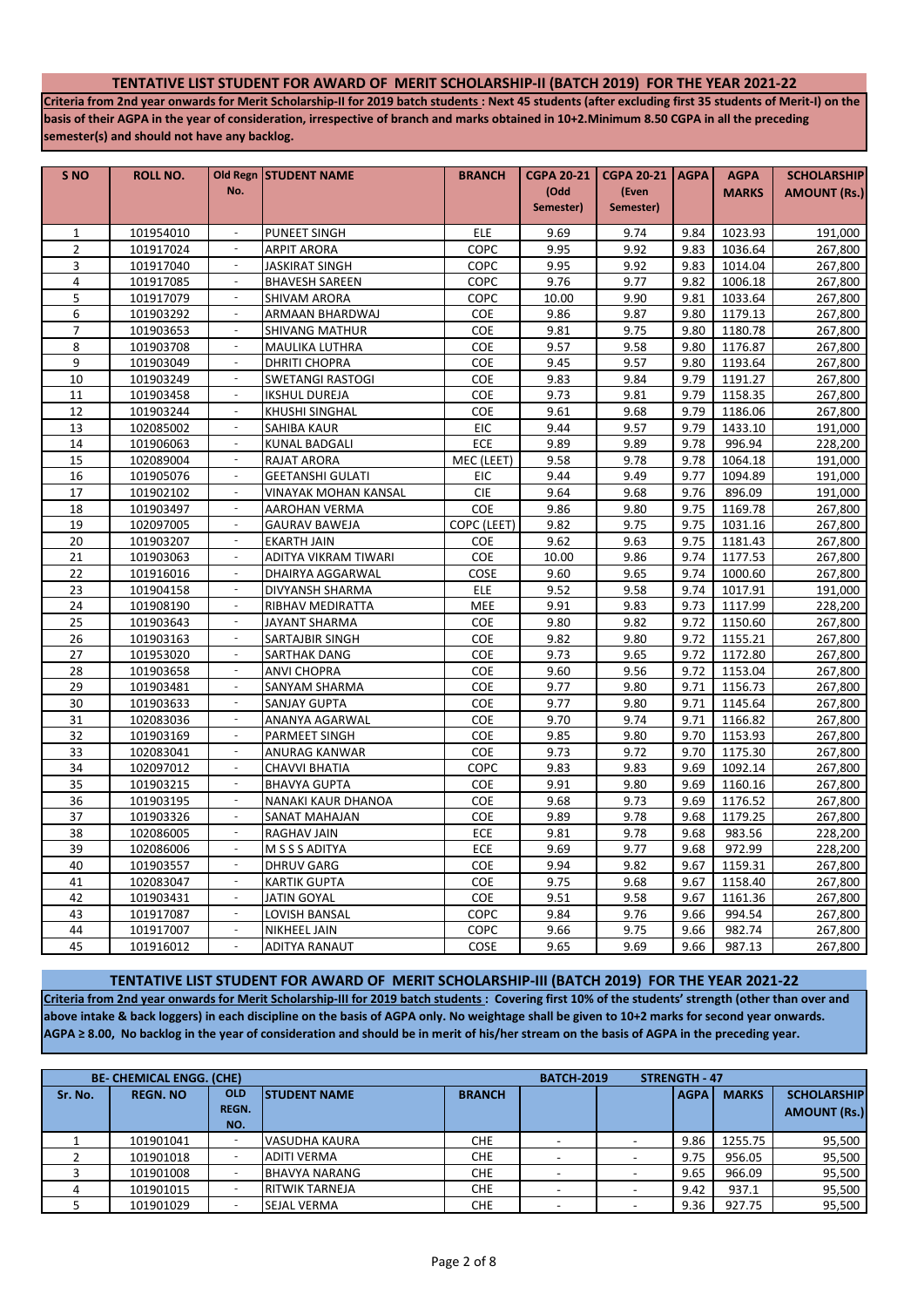|         | <b>BE- CIVIL ENGINEERING (CIE)</b> |                                   |                                  |               | <b>BATCH-2019</b>        |                          | <b>STRENGTH - 101</b> |              |                                           |
|---------|------------------------------------|-----------------------------------|----------------------------------|---------------|--------------------------|--------------------------|-----------------------|--------------|-------------------------------------------|
| Sr. No. | <b>REGN. NO</b>                    | <b>OLD</b><br><b>REGN.</b><br>NO. | <b>ISTUDENT NAME</b>             | <b>BRANCH</b> |                          |                          | <b>AGPA</b>           | <b>MARKS</b> | <b>SCHOLARSHIP</b><br><b>AMOUNT (Rs.)</b> |
|         | 101902083                          |                                   | <b>I</b> SUKHMANDEEP SINGH SOHAL | <b>CIE</b>    |                          |                          | 9.66                  | 897.17       | 95,500                                    |
|         | 101902027                          | $\overline{\phantom{a}}$          | <b>SANCHIT PATHAK</b>            | <b>CIE</b>    |                          |                          | 9.57                  | 883.79       | 95,500                                    |
|         | 101902056                          |                                   | SHIVAM JHAMB                     | <b>CIE</b>    |                          | -                        | 9.51                  | 885.54       | 95,500                                    |
| 4       | 101902117                          |                                   | <b>MANOJ HARI</b>                | <b>CIE</b>    |                          |                          | 9.49                  | 880.39       | 95,500                                    |
| 5       | 101902101                          | $\overline{\phantom{a}}$          | <b>ABHAY AGARWAL</b>             | <b>CIE</b>    |                          | $\overline{\phantom{0}}$ | 9.47                  | 884.21       | 95,500                                    |
| 6       | 101902125                          |                                   | <b>UDIT NARAYAN PANDEY</b>       | <b>CIE</b>    |                          |                          | 9.36                  | 863.72       | 95,500                                    |
|         | 101902057                          |                                   | <b>VIBHANSHU BANSAL</b>          | <b>CIE</b>    | $\overline{\phantom{a}}$ |                          | 9.32                  | 843.5        | 95,500                                    |
| 8       | 101902110                          |                                   | <b>ANUPAMA</b>                   | <b>CIE</b>    |                          |                          | 9.31                  | 852.65       | 95,500                                    |
| 9       | 101902023                          |                                   | <b>SUBHREET JHINGER</b>          | <b>CIE</b>    |                          |                          | 9.30                  | 861.44       | 95,500                                    |
| 10      | 101902064                          | $\overline{\phantom{a}}$          | ANSHUL                           | <b>CIE</b>    | $\overline{\phantom{a}}$ |                          | 9.29                  | 864.81       | 95,500                                    |
| 11      | 101902067                          |                                   | <b>MANJOT SINGH</b>              | <b>CIE</b>    |                          |                          | 9.28                  | 855.15       | 95,500                                    |
|         |                                    |                                   |                                  |               |                          |                          |                       |              |                                           |

|         | <b>BE- COMPUTER SCIENCE &amp; BUSINSS SYSTEM (COBS)</b> |              | <b>BATCH-2019</b>       |               | <b>STRENGTH-71</b> |                          |             |              |                     |
|---------|---------------------------------------------------------|--------------|-------------------------|---------------|--------------------|--------------------------|-------------|--------------|---------------------|
| Sr. No. | <b>REGN. NO</b>                                         | <b>OLD</b>   | <b>ISTUDENT NAME</b>    | <b>BRANCH</b> |                    |                          | <b>AGPA</b> | <b>MARKS</b> | <b>SCHOLARSHIP</b>  |
|         |                                                         | <b>REGN.</b> |                         |               |                    |                          |             |              | <b>AMOUNT (Rs.)</b> |
|         |                                                         | NO.          |                         |               |                    |                          |             |              |                     |
|         | 101918029                                               |              | <b>MISHTI DANG</b>      | <b>COBS</b>   |                    |                          | 9.65        | 1015.10      | 133,900             |
|         | 101918052                                               |              | <b>AYUSH ANEJA</b>      | <b>COBS</b>   |                    |                          | 9.64        | 1044.51      | 133,900             |
|         | 101918061                                               |              | <b>NISHTHA WAKANKAR</b> | <b>COBS</b>   |                    |                          | 9.60        | 1025.27      | 133,900             |
| 4       | 101918019                                               |              | PRIYANKA KANSAL         | <b>COBS</b>   |                    |                          | 9.55        | 1006.43      | 133,900             |
|         | 101918076                                               |              | <b>AKSHAT BHATIA</b>    | <b>COBS</b>   |                    |                          | 9.51        | 1011.50      | 133,900             |
|         | 101918038                                               |              | <b>HITESH MALHOTRA</b>  | <b>COBS</b>   |                    | $\overline{\phantom{a}}$ | 9.43        | 994.83       | 133,900             |
|         | 101918039                                               |              | <b>SAMPURNA GARG</b>    | <b>COBS</b>   |                    |                          | 9.42        | 1009.75      | 133,900             |
| 8       | 101918073                                               |              | <b>SAMIR GROVER</b>     | <b>COBS</b>   |                    |                          | 9.32        | 998.90       | 133,900             |

|                     |                 |                                 | <b>BE- COMPUTER SCIENCE OF ENGINEERING (COE)</b> |               | <b>BATCH-2019</b>        | <b>STRENGTH-824</b>      |             |              |                     |
|---------------------|-----------------|---------------------------------|--------------------------------------------------|---------------|--------------------------|--------------------------|-------------|--------------|---------------------|
| Sr. No.             | <b>REGN. NO</b> | <b>OLD</b>                      | <b>STUDENT NAME</b>                              | <b>BRANCH</b> |                          |                          | <b>AGPA</b> | <b>MARKS</b> | <b>SCHOLARSHIP</b>  |
|                     |                 | <b>REGN.</b>                    |                                                  |               |                          |                          |             |              | <b>AMOUNT (Rs.)</b> |
|                     |                 | NO.<br>$\overline{\phantom{a}}$ |                                                  |               |                          |                          |             |              |                     |
| $\mathbf{1}$        | 101903479       | ÷,                              | <b>AVIRAL KHANDUJA</b>                           | COE<br>COE    | $\overline{\phantom{a}}$ | $\overline{\phantom{a}}$ | 9.79        | 1173.98      | 133,900             |
| $\overline{2}$<br>3 | 101903507       |                                 | <b>NAMAN JAIN</b>                                | COE           |                          |                          | 9.65        | 1159.3       | 133,900             |
|                     | 101903759       |                                 | ABHISHEK BAWA                                    |               |                          |                          | 9.65        | 1177.27      | 133,900             |
| 4<br>5              | 101903173       |                                 | MANMEET SINGH REKHI                              | COE           |                          |                          | 9.65        | 1153.2       | 133,900             |
| 6                   | 101903285       | L.                              | <b>FALSHABAD SINGH</b>                           | COE           | $\blacksquare$           |                          | 9.65        | 1149.38      | 133,900             |
|                     | 101903462       |                                 | <b>RACHIT PURI</b>                               | COE           |                          |                          | 9.64        | 1154.03      | 133,900             |
| $\overline{7}$      | 101903572       | $\blacksquare$                  | <b>VIVIDH MARIYA</b>                             | COE           | $\overline{a}$           |                          | 9.64        | 1150.43      | 133,900             |
| 8                   | 101903204       | $\blacksquare$                  | <b>SUKHBIR SINGH</b>                             | COE           | $\overline{\phantom{a}}$ | $\blacksquare$           | 9.64        | 1151.85      | 133,900             |
| 9                   | 101903749       |                                 | <b>AYUSH GOYAL</b>                               | COE           | $\blacksquare$           | $\overline{a}$           | 9.60        | 1142.44      | 133,900             |
| 10                  | 101903650       |                                 | <b>GUNVEER GHUMMAN</b>                           | COE           |                          |                          | 9.60        | 1158.02      | 133,900             |
| 11                  | 101903200       |                                 | <b>BALKAR SINGH</b>                              | COE           |                          |                          | 9.60        | 1160.71      | 133,900             |
| 12                  | 101903774       |                                 | <b>SARTHAK</b>                                   | <b>COE</b>    |                          |                          | 9.59        | 1157.72      | 133,900             |
| 13                  | 101953011       |                                 | <b>GOPALESH BANSAL</b>                           | COE           |                          |                          | 9.59        | 1161.91      | 133,900             |
| 14                  | 101903370       | ä,                              | <b>SUKRIT BANSAL</b>                             | COE           |                          |                          | 9.59        | 1124.35      | 133,900             |
| 15                  | 101903494       | $\overline{\phantom{a}}$        | <b>N KUSHAL</b>                                  | <b>COE</b>    | $\overline{a}$           | $\overline{a}$           | 9.57        | 1136.32      | 133,900             |
| 16                  | 101903684       | ÷,                              | <b>ABHINAV GOYAL</b>                             | <b>COE</b>    | $\overline{a}$           | $\overline{\phantom{a}}$ | 9.55        | 1157.73      | 133,900             |
| 17                  | 101903014       |                                 | <b>ABHAY PRATAP SINGH</b>                        | <b>COE</b>    |                          |                          | 9.54        | 1147.5       | 133,900             |
| 18                  | 101903745       |                                 | RAJAT BATRA                                      | COE           |                          |                          | 9.52        | 1154.54      | 133,900             |
| 19                  | 101903461       |                                 | NIHAR WADHWA                                     | COE           | $\overline{\phantom{a}}$ | $\overline{a}$           | 9.52        | 1144.48      | 133,900             |
| 20                  | 101903036       |                                 | YASH UPADHYAY                                    | COE           |                          |                          | 9.52        | 1130.47      | 133,900             |
| 21                  | 101903636       | $\sim$                          | RAGHAVAN MARWAHA                                 | COE           |                          |                          | 9.52        | 1143.16      | 133,900             |
| 22                  | 101903404       | ä,                              | <b>JASKARAN SINGH</b>                            | COE           |                          |                          | 9.51        | 1145.75      | 133,900             |
| 23                  | 101903706       | $\overline{\phantom{a}}$        | <b>ROHIT JAIN</b>                                | COE           | $\overline{\phantom{a}}$ | $\overline{\phantom{a}}$ | 9.51        | 1133.85      | 133,900             |
| 24                  | 102083037       |                                 | PRABHNOOR SINGH CHOWDHAR                         | COE           | $\overline{\phantom{a}}$ | $\overline{a}$           | 9.51        | 1074.76      | 133,900             |
| 25                  | 101903515       |                                 | <b>KUNAL KANOO</b>                               | COE           |                          |                          | 9.50        | 1155.5       | 133,900             |
| 26                  | 101903735       |                                 | SAMEER RANA                                      | COE           |                          |                          | 9.50        | 1129.13      | 133,900             |
| 27                  | 102083027       |                                 | DEEPAK KUMAR DANGI                               | COE           |                          |                          | 9.48        | 1053.69      | 133,900             |
| 28                  | 101903194       |                                 | <b>JANICE KAUR</b>                               | COE           |                          |                          | 9.48        | 1147.5       | 133,900             |
| 29                  | 101903427       | ä,                              | <b>DHANVI BANSAL</b>                             | COE           |                          |                          | 9.47        | 1142.36      | 133,900             |
| 30                  | 101903365       | $\overline{\phantom{a}}$        | <b>BHAVYA KAKWANI</b>                            | COE           | $\blacksquare$           | $\blacksquare$           | 9.47        | 1136.93      | 133,900             |
| 31                  | 101903672       |                                 | <b>SANYA NANDA</b>                               | COE           | $\overline{\phantom{a}}$ | $\overline{\phantom{a}}$ | 9.47        | 1167.18      | 133,900             |
| 32                  | 101903255       |                                 | AYUSH KULSHRESTHA                                | COE           |                          |                          | 9.46        | 1130.89      | 133,900             |
| 33                  | 101903453       |                                 | ARYAN SANDHU                                     | COE           | $\overline{\phantom{a}}$ |                          | 9.46        | 1122.88      | 133,900             |
| 34                  | 102083028       |                                 | <b>AKSHAT THAKUR</b>                             | COE           | $\blacksquare$           |                          | 9.44        | 1063.56      | 133,900             |
| 35                  | 101903139       |                                 | UTKARSH SANGWAN                                  | COE           |                          |                          | 9.44        | 1154.06      | 133,900             |
| 36                  |                 | $\sim$                          |                                                  | COE           |                          |                          | 9.44        |              | 133,900             |
|                     | 101903110       |                                 | YUVRAJ SIDHU                                     |               |                          |                          |             | 1130.42      |                     |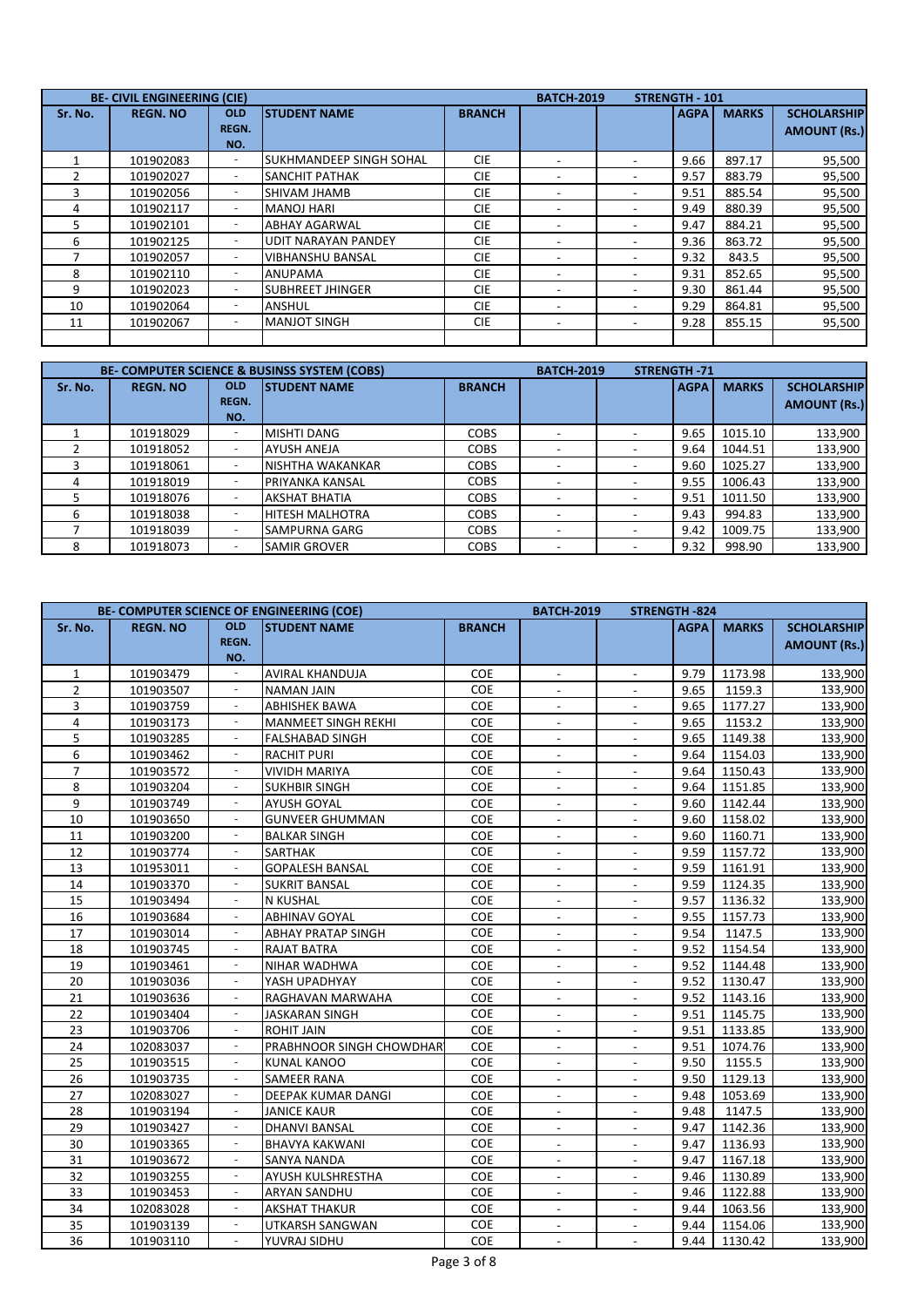| 37 | 101903122 |                          | SHIVANGI SINGLA          | COE        | $\blacksquare$           | $\overline{\phantom{a}}$ | 9.43 | 1149.05 | 133,900 |
|----|-----------|--------------------------|--------------------------|------------|--------------------------|--------------------------|------|---------|---------|
| 38 | 101903550 | $\omega$                 | ROHAN MATTA              | COE        | $\mathbf{r}$             | $\mathbf{r}$             | 9.43 | 1132.39 | 133,900 |
| 39 | 101903210 |                          | AYUSH PUSHKARNA          | COE        | $\blacksquare$           | $\overline{\phantom{a}}$ | 9.43 | 1127.96 | 133,900 |
| 40 | 101903078 | $\sim$                   | <b>ROSY DASH</b>         | COE        |                          |                          | 9.42 | 1129.37 | 133,900 |
| 41 | 101903374 | $\bar{z}$                | VARDAAN VERMA            | COE        | $\overline{a}$           |                          | 9.42 | 1119.14 | 133,900 |
| 42 | 101903103 |                          | JASKARAN SINGH JAGGI     | COE        |                          |                          | 9.41 | 1116.59 | 133,900 |
| 43 | 101903463 | $\overline{\phantom{a}}$ | SHREYA CHHIKARA          | COE        | $\overline{\phantom{a}}$ | $\sim$                   | 9.41 | 1140.64 | 133,900 |
| 44 | 101903092 | $\sim$                   | KRITIKA NANDA            | COE        | $\overline{a}$           | $\blacksquare$           | 9.41 | 1125.31 | 133,900 |
| 45 | 101903595 | $\blacksquare$           | <b>HARSHIT GOEL</b>      | <b>COE</b> | $\overline{a}$           | $\overline{\phantom{a}}$ | 9.40 | 1136.29 | 133,900 |
| 46 | 101903778 | $\sim$                   | <b>GARVIT NANGIA</b>     | COE        | $\overline{\phantom{a}}$ | $\blacksquare$           | 9.40 | 1146.75 | 133,900 |
| 47 | 101903505 | $\bar{z}$                | NISHITA GUPTA            | COE        |                          |                          | 9.40 | 1138.58 | 133,900 |
| 48 | 101903432 | $\overline{\phantom{a}}$ | APOORVA GUPTA            | COE        | $\overline{\phantom{a}}$ | $\overline{\phantom{a}}$ | 9.40 | 1127.57 | 133,900 |
| 49 | 101903401 |                          | SHREYA JHA               | COE        |                          |                          | 9.39 | 1126.35 | 133,900 |
| 50 | 101903692 | $\overline{\phantom{a}}$ | ISHIT BAJAJ              | COE        | $\overline{\phantom{a}}$ | $\blacksquare$           | 9.39 | 1112.05 | 133,900 |
| 51 | 101903120 | $\overline{\phantom{a}}$ | KASHISH                  | COE        | $\overline{a}$           | $\overline{a}$           | 9.39 | 1130.49 | 133,900 |
| 52 | 101903208 | $\omega$                 | <b>AKSHAY KHANDELWAL</b> | <b>COE</b> |                          | $\sim$                   | 9.39 | 1121.22 | 133,900 |
| 53 | 101903023 | $\sim$                   | <b>ANMOL GUPTA</b>       | COE        |                          |                          | 9.39 | 1118.99 | 133,900 |
| 54 | 101903389 |                          | YASH GARG                | COE        |                          |                          | 9.38 | 1138.22 | 133,900 |
| 55 | 101903757 |                          | PRIYANSH JAIN            | COE        | $\overline{\phantom{a}}$ | $\overline{\phantom{a}}$ | 9.38 | 1122.1  | 133,900 |
| 56 | 101903280 |                          | ANSHUL JAKHAR            | COE        | $\overline{a}$           | $\blacksquare$           | 9.38 | 1126.01 | 133,900 |
| 57 | 101903080 | $\sim$                   | BHAVYA KHANDELWAL        | COE        | $\overline{\phantom{a}}$ | $\blacksquare$           | 9.37 | 1121.45 | 133,900 |
| 58 | 101903190 |                          | <b>VAVLEEN KAUR</b>      | COE        | $\overline{a}$           | $\overline{a}$           | 9.36 | 1116.92 | 133,900 |
| 59 | 101903247 | $\omega$                 | <b>ANANT SINGLA</b>      | COE        | $\overline{a}$           |                          | 9.35 | 1133.46 | 133,900 |
| 60 | 101903637 | $\overline{\phantom{a}}$ | KUSHAGRA VED NIGAM       | COE        | $\overline{\phantom{a}}$ | $\overline{\phantom{a}}$ | 9.35 | 1133.3  | 133,900 |
| 61 | 101903392 |                          | PIYUSH BAWA              | COE        |                          |                          | 9.34 | 1134.72 | 133,900 |
| 62 | 101903184 | $\overline{\phantom{a}}$ | <b>ADITYA GUPTA</b>      | COE        | $\blacksquare$           | $\overline{\phantom{a}}$ | 9.34 | 1126.57 | 133,900 |
| 63 | 101903320 | ×.                       | AAYUSH MAHAJAN           | COE        | $\overline{a}$           | $\overline{\phantom{a}}$ | 9.34 | 1114.56 | 133,900 |
| 64 | 101903270 | $\Box$                   | PRATHAM KAPOOR           | COE        |                          | $\overline{a}$           | 9.34 | 1122.93 | 133,900 |
| 65 | 101903781 | $\overline{\phantom{a}}$ | <b>AKSHAT GUPTA</b>      | COE        | $\overline{\phantom{a}}$ | $\overline{\phantom{a}}$ | 9.33 | 1129.42 | 133,900 |
| 66 | 101903698 | ÷,                       | KARANVIR SINGH           | <b>COE</b> |                          |                          | 9.33 | 1123.67 | 133,900 |
| 67 | 101903402 |                          | <b>MEHAKPREET KAUR</b>   | COE        | $\overline{a}$           | $\overline{\phantom{a}}$ | 9.33 | 1118.72 | 133,900 |
| 68 | 102083056 |                          | <b>BHAVYA VERMA</b>      | COE        | $\blacksquare$           |                          | 9.32 | 1036.59 | 133,900 |
| 69 | 102083058 | $\sim$                   | CHESHTA                  | COE        | $\overline{\phantom{a}}$ | $\omega$                 | 9.32 | 1136.49 | 133,900 |
| 70 | 101903182 |                          | VERNICA BEOHAR           | COE        | $\overline{a}$           | $\overline{\phantom{a}}$ | 9.32 | 1130.1  | 133,900 |
| 71 | 101903284 | $\omega$                 | RIA SOOD                 | COE        | $\overline{a}$           | $\frac{1}{2}$            | 9.32 | 1109.73 | 133,900 |
| 72 | 101903651 | $\blacksquare$           | <b>HITEN JAIN</b>        | COE        | $\overline{\phantom{a}}$ | $\overline{\phantom{a}}$ | 9.32 | 1140.47 | 133,900 |
| 73 | 101903790 |                          | SHRADDHA VASUDEVA        | COE        |                          |                          | 9.31 | 1122.19 | 133,900 |
| 74 | 101903411 | $\overline{\phantom{a}}$ | <b>ARINJAY SHUKLA</b>    | COE        | $\blacksquare$           | $\sim$                   | 9.30 | 1124.7  | 133,900 |
| 75 | 101903407 | $\overline{\phantom{a}}$ | <b>TUSHAR CHUGH</b>      | COE        |                          | $\blacksquare$           | 9.30 | 1134.86 | 133,900 |
| 76 | 102083048 | $\blacksquare$           | DIVYANSH KAUSHIK         | COE        |                          | $\mathcal{L}$            | 9.30 | 1104.53 | 133,900 |
| 77 | 101903503 | $\sim$                   | PRAGYA NAINWAL           | COE        | $\blacksquare$           | $\overline{a}$           | 9.30 | 1099.25 | 133,900 |
| 78 | 101903623 | $\overline{\phantom{a}}$ | <b>DIVJYOT SINGH</b>     | COE        |                          |                          | 9.30 | 1107.42 | 133,900 |
| 79 | 101903663 |                          | <b>SOUMIL MAITRA</b>     | COE        | $\overline{\phantom{a}}$ | $\overline{\phantom{a}}$ | 9.30 | 1116.74 | 133,900 |
| 80 | 101903062 |                          | SHIVANSHU                | COE        |                          |                          | 9.30 | 1146.03 | 133,900 |
| 81 | 101903722 | $\overline{\phantom{a}}$ | PRASHITA BISWAS          | COE        | $\overline{\phantom{a}}$ | $\blacksquare$           | 9.29 | 1118.11 | 133,900 |
| 82 | 102083042 | ÷,                       | PRANJAL GUPTA            | COE        | $\overline{a}$           | $\overline{\phantom{a}}$ | 9.29 | 1129.13 | 133,900 |
| 83 | 101903687 |                          | <b>RIYA MITTAL</b>       | COE        |                          |                          | 9.29 | 1131.51 | 133,900 |

|               |                 |                          | BE- COMPUTER SCIENCE & ENGG., PATIALA CAMPUS (COPC) |               | <b>BATCH-2019</b>        | <b>STRENGTH-209</b>      |             |              |                     |
|---------------|-----------------|--------------------------|-----------------------------------------------------|---------------|--------------------------|--------------------------|-------------|--------------|---------------------|
| Sr. No.       | <b>REGN. NO</b> | <b>OLD</b>               | <b>STUDENT NAME</b>                                 | <b>BRANCH</b> |                          |                          | <b>AGPA</b> | <b>MARKS</b> | <b>SCHOLARSHIP</b>  |
|               |                 | REGN.                    |                                                     |               |                          |                          |             |              | <b>AMOUNT (Rs.)</b> |
|               |                 | NO.                      |                                                     |               |                          |                          |             |              |                     |
|               | 101917172       |                          | <b>AKHIL GUPTA</b>                                  | <b>COPC</b>   |                          | $\sim$                   | 9.65        | 1021.21      | 133,900             |
| $\mathcal{P}$ | 101917147       |                          | PALAK AGRAWAL                                       | <b>COPC</b>   |                          | Ξ.                       | 9.65        | 1000.92      | 133,900             |
| 3             | 102097008       |                          | <b>SAGAR JHA</b>                                    | <b>COPC</b>   |                          | $\overline{\phantom{0}}$ | 9.65        | 990.45       | 133,900             |
| 4             | 101917064       |                          | <b>SHIKHAR GARG</b>                                 | <b>COPC</b>   |                          | $\overline{\phantom{0}}$ | 9.63        | 1010.91      | 133,900             |
| 5             | 101917148       |                          | <b>TANYA AGARWAL</b>                                | <b>COPC</b>   |                          |                          | 9.57        | 975.86       | 133,900             |
| 6             | 102097011       |                          | <b>PIYUSH KAUSHIK</b>                               | <b>COPC</b>   |                          |                          | 9.56        | 996.32       | 133,900             |
|               | 102097016       |                          | <b>MUKUL TAYAL</b>                                  | <b>COPC</b>   |                          |                          | 9.54        | 1074.55      | 133,900             |
| 8             | 101917119       |                          | <b>ARCHIT VASHIST</b>                               | <b>COPC</b>   | $\overline{\phantom{0}}$ | $\overline{\phantom{0}}$ | 9.54        | 984.99       | 133,900             |
| 9             | 102097013       | ٠                        | <b>JAYANT KATIA</b>                                 | <b>COPC</b>   |                          | $\overline{\phantom{0}}$ | 9.51        | 1082.51      | 133,900             |
| 10            | 101917127       |                          | <b>SHREYA SOMANI</b>                                | <b>COPC</b>   |                          | $\overline{\phantom{0}}$ | 9.51        | 984.26       | 133,900             |
| 11            | 101917080       |                          | <b>PRATEEK BANSAL</b>                               | <b>COPC</b>   |                          | $\overline{\phantom{0}}$ | 9.50        | 986.48       | 133,900             |
| 12            | 101917006       |                          | <b>DISHANT SETHI</b>                                | <b>COPC</b>   |                          | $\overline{\phantom{0}}$ | 9.49        | 984.18       | 133,900             |
| 13            | 101917188       |                          | <b>SAIYAM LAKHANPAL</b>                             | <b>COPC</b>   |                          | Ξ.                       | 9.48        | 979.41       | 133,900             |
| 14            | 101917135       |                          | UJJWAL MAHENDRA AGARWAL                             | <b>COPC</b>   |                          |                          | 9.47        | 988.23       | 133,900             |
| 15            | 101917113       |                          | <b>AASHIMA</b>                                      | <b>COPC</b>   |                          | $\overline{\phantom{0}}$ | 9.45        | 977.88       | 133,900             |
| 16            | 101917139       |                          | <b>PRANAV VIDYARTHI</b>                             | <b>COPC</b>   | $\overline{\phantom{0}}$ | $\overline{\phantom{0}}$ | 9.40        | 962.06       | 133,900             |
| 17            | 101917043       |                          | JASHANPREET SINGH                                   | <b>COPC</b>   | $\blacksquare$           | ٠.                       | 9.37        | 990.94       | 133,900             |
| 18            | 101917050       |                          | <b>HARBIR SINGH</b>                                 | <b>COPC</b>   |                          | $\overline{\phantom{0}}$ | 9.35        | 990.49       | 133,900             |
| 19            | 102097007       | $\overline{\phantom{a}}$ | <b>SHUBHAM DHIMAN</b>                               | <b>COPC</b>   |                          | $\overline{\phantom{0}}$ | 9.35        | 952.05       | 133,900             |
| 20            | 101917129       |                          | JASKARAN SINGH PUREWAL                              | <b>COPC</b>   |                          |                          | 9.33        | 948.43       | 133,900             |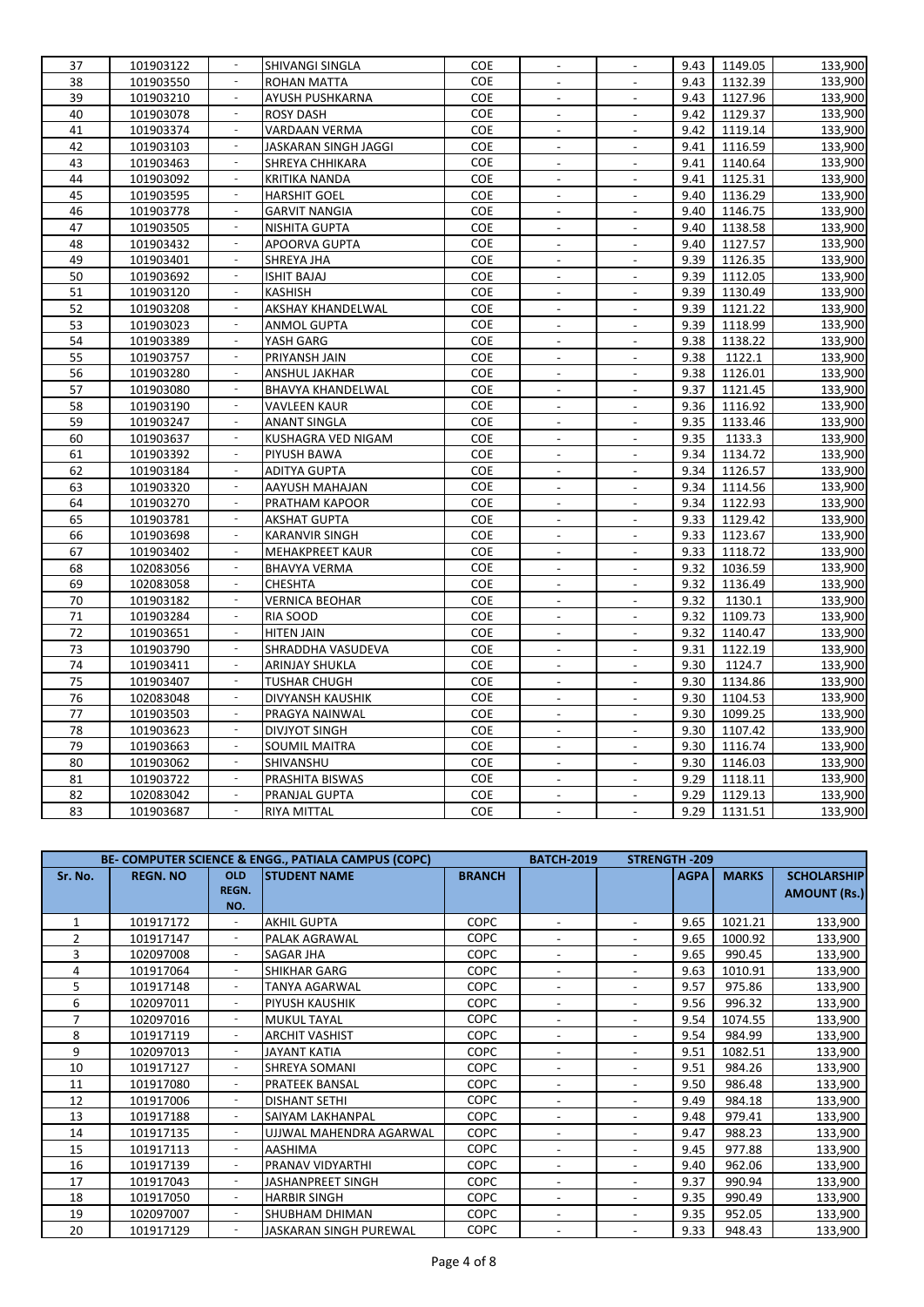| COPC<br>101917205<br>QFQQ<br>SABHARWAL<br>$\sim$<br>$\sim$<br>$\sim$<br>$IKF^-$<br>$\sim$<br>. AN<br>. .<br><b>JJJ.JU</b><br>، ب ب<br><u>_ _</u> |  |  |  |  |  |                |
|--------------------------------------------------------------------------------------------------------------------------------------------------|--|--|--|--|--|----------------|
|                                                                                                                                                  |  |  |  |  |  | റററ<br>133,300 |

| BE- COMPUTER SCIENCE & ENGG., DERABASSI CAMPUS (COSE) |                 |                          |                                  |               | <b>BATCH-2019</b> | <b>STRENGTH - 121</b> |             |              |                     |
|-------------------------------------------------------|-----------------|--------------------------|----------------------------------|---------------|-------------------|-----------------------|-------------|--------------|---------------------|
| Sr. No.                                               | <b>REGN. NO</b> | <b>OLD</b>               | <b>STUDENT NAME</b>              | <b>BRANCH</b> |                   |                       | <b>AGPA</b> | <b>MARKS</b> | <b>SCHOLARSHIP</b>  |
|                                                       |                 | <b>REGN.</b>             |                                  |               |                   |                       |             |              | <b>AMOUNT (Rs.)</b> |
|                                                       |                 | NO.                      |                                  |               |                   |                       |             |              |                     |
|                                                       | 101916047       |                          | <b>VATSAL NANDA</b>              | <b>COSE</b>   |                   |                       | 9.57        | 962.29       | 133,900             |
|                                                       | 101916128       |                          | <b>NAKSHATRA</b>                 | <b>COSE</b>   |                   |                       | 9.48        | 982.52       | 133,900             |
|                                                       | 101916036       |                          | <b>SHIVOM CHAWLA</b>             | COSE          |                   |                       | 9.47        | 970.85       | 133,900             |
| 4                                                     | 101916054       |                          | <b>VAISHANT MAKAN</b>            | <b>COSE</b>   |                   |                       | 9.41        | 968.74       | 133,900             |
|                                                       | 101916067       |                          | <b>UJJWAL MADAAN</b>             | <b>COSE</b>   |                   |                       | 9.35        | 970.68       | 133,900             |
| 6                                                     | 101916072       |                          | <b>NAMAN MALIK</b>               | <b>COSE</b>   |                   |                       | 9.32        | 967.33       | 133,900             |
|                                                       | 101916111       | $\overline{\phantom{a}}$ | <b>ANIRUDH GOEL</b>              | <b>COSE</b>   |                   |                       | 9.25        | 961.75       | 133,900             |
| 8                                                     | 101916120       |                          | <b>SNEHA DEVRANI</b>             | COSE          |                   |                       | 9.17        | 943.89       | 133,900             |
| 9                                                     | 101916056       |                          | <b>PRINCE</b>                    | <b>COSE</b>   |                   |                       | 9.16        | 950.25       | 133,900             |
| 10                                                    | 101916085       |                          | <b>SAHAJDEEP SINGH KHARBANDA</b> | COSE          |                   |                       | 9.14        | 951.20       | 133,900             |
| 11                                                    | 101916117       | ٠                        | <b>KARAN TANEJA</b>              | <b>COSE</b>   |                   |                       | 9.11        | 951.40       | 133,900             |
| 12                                                    | 101916076       | $\overline{\phantom{a}}$ | <b>NAMAN KALSOTRA</b>            | <b>COSE</b>   |                   |                       | 9.08        | 936.09       | 133,900             |
| 13                                                    | 101916101       |                          | <b>INERVAN KUMAR GERA</b>        | <b>COSE</b>   |                   |                       | 9.02        | 959.53       | 133,900             |

|               | <b>BE- ELECTRONICS &amp; COMMUNICATION ENGG (ECE)</b> |                          | <b>BATCH-2019</b>         | <b>STRENGTH-179</b> |                          |                              |             |              |                     |
|---------------|-------------------------------------------------------|--------------------------|---------------------------|---------------------|--------------------------|------------------------------|-------------|--------------|---------------------|
| Sr. No.       | <b>REGN. NO</b>                                       | <b>OLD</b>               | <b>STUDENT NAME</b>       | <b>BRANCH</b>       |                          |                              | <b>AGPA</b> | <b>MARKS</b> | <b>SCHOLARSHIP</b>  |
|               |                                                       | <b>REGN.</b>             |                           |                     |                          |                              |             |              | <b>AMOUNT (Rs.)</b> |
|               |                                                       | NO.                      |                           |                     |                          |                              |             |              |                     |
| 1             | 101906099                                             |                          | <b>VISHV PRATAP SINGH</b> | <b>ECE</b>          |                          | ۰                            | 9.59        | 1048.46      | 114,100             |
| $\mathcal{P}$ | 102086004                                             | ٠                        | YASH RAJPUROHIT           | <b>ECE</b>          | $\overline{\phantom{a}}$ | ۰                            | 9.58        | 984.59       | 114,100             |
| 3             | 102086007                                             | $\overline{\phantom{a}}$ | <b>VARUN BANSAL</b>       | ECE                 |                          | ۰                            | 9.42        | 952.89       | 114,100             |
| 4             | 101906156                                             |                          | <b>AADYA</b>              | <b>ECE</b>          | $\overline{\phantom{0}}$ | ۰                            | 9.30        | 957.70       | 114,100             |
| 5             | 101956001                                             | ٠                        | SIDDHANT RAJ              | <b>ECE</b>          | $\overline{\phantom{a}}$ | ۰                            | 9.22        | 1007.99      | 114,100             |
| 6             | 102086011                                             | $\overline{\phantom{a}}$ | <b>ARYAN JASRA</b>        | <b>ECE</b>          |                          |                              | 9.21        | 932.70       | 114,100             |
| 7             | 101906116                                             |                          | <b>ANEESH BAJWA</b>       | ECE                 |                          | $\overline{\phantom{a}}$     | 9.19        | 971.21       | 114,100             |
| 8             | 101906014                                             | ٠                        | <b>ARSHDEEP SINGH</b>     | ECE                 | $\overline{\phantom{a}}$ | $\overline{\phantom{0}}$     | 9.17        | 940.36       | 114,100             |
| 9             | 101906144                                             | ٠                        | <b>ROHAN DOOMRA</b>       | <b>ECE</b>          |                          |                              | 9.14        | 925.12       | 114,100             |
| 10            | 101906123                                             |                          | <b>RAHUL SAXENA</b>       | ECE                 |                          | ۰                            | 9.09        | 954.91       | 114,100             |
| 11            | 101906085                                             |                          | <b>KASHISH KANSRA</b>     | ECE                 |                          |                              | 9.08        | 940.15       | 114,100             |
| 12            | 101906142                                             | ٠                        | YASHIKA BANSAL            | ECE                 | $\blacksquare$           | ۰                            | 9.06        | 912.97       | 114,100             |
| 13            | 101906068                                             | $\overline{\phantom{a}}$ | <b>AARYAN ARORA</b>       | ECE                 |                          |                              | 9.04        | 916.13       | 114,100             |
| 14            | 101906070                                             |                          | <b>MEGHA SINGH</b>        | ECE                 |                          |                              | 9.03        | 941.14       | 114,100             |
| 15            | 101906086                                             | ٠                        | <b>SHUBHAM MITTAL</b>     | <b>ECE</b>          | $\overline{\phantom{a}}$ | ۰                            | 9.02        | 917.35       | 114,100             |
| 16            | 102086010                                             | $\overline{\phantom{a}}$ | <b>ROHAN GARG</b>         | ECE                 |                          |                              | 8.98        | 909.96       | 114,100             |
| 17            | 101906117                                             |                          | <b>MANYA MALHOTRA</b>     | ECE                 | $\overline{\phantom{a}}$ | ۰                            | 8.97        | 1235.91      | 114,100             |
| 18            | 101906013                                             |                          | <b>HARSHIT BHATIA</b>     | ECE                 |                          | $\qquad \qquad \blacksquare$ | 8.93        | 909.21       | 114,100             |

|         | BE- ELECTRONICS (INSTRUMENTATION & CONTROL)(EIC) |                                   | <b>BATCH-2019</b>      | <b>STRENGTH -114</b> |                          |  |             |              |                                           |
|---------|--------------------------------------------------|-----------------------------------|------------------------|----------------------|--------------------------|--|-------------|--------------|-------------------------------------------|
| Sr. No. | <b>REGN. NO</b>                                  | <b>OLD</b><br><b>REGN.</b><br>NO. | <b>STUDENT NAME</b>    | <b>BRANCH</b>        |                          |  | <b>AGPA</b> | <b>MARKS</b> | <b>SCHOLARSHIP</b><br><b>AMOUNT (Rs.)</b> |
|         | 102085003                                        | ٠                                 | <b>HARSHIT GARG</b>    | EIC                  |                          |  | 9.84        | 1244.97      | 95,500                                    |
|         | 101905028                                        |                                   | <b>ANANYA SINGH</b>    | EIC                  |                          |  | 9.52        | 1081.45      | 95,500                                    |
| 3       | 101905037                                        | $\overline{\phantom{a}}$          | <b>SANYA SINGH</b>     | <b>EIC</b>           |                          |  | 9.47        | 1372.62      | 95,500                                    |
| 4       | 101905097                                        |                                   | <b>GARVITA BHATEJA</b> | <b>EIC</b>           |                          |  | 9.43        | 1079.26      | 95,500                                    |
| 5       | 101905125                                        |                                   | <b>SUTIRTHA ROY</b>    | <b>EIC</b>           |                          |  | 9.43        | 1074.95      | 95,500                                    |
| 6       | 101905027                                        |                                   | SAHARA ASWAL           | <b>EIC</b>           |                          |  | 9.40        | 1077.85      | 95,500                                    |
|         | 101905077                                        |                                   | NISHITA KADIAN         | EIC                  | $\overline{\phantom{a}}$ |  | 9.39        | 1064.73      | 95,500                                    |
| 8       | 101905117                                        | $\sim$                            | <b>VAMICA GARG</b>     | <b>EIC</b>           |                          |  | 9.35        | 1284.29      | 95,500                                    |
| 9       | 102085001                                        | ٠                                 | <b>NEHA MAMORIA</b>    | EIC.                 |                          |  | 9.32        | 1036.19      | 95,500                                    |
| 10      | 101955003                                        |                                   | SAJAL AGGARWAL         | <b>EIC</b>           |                          |  | 9.25        | 1063.13      | 95,500                                    |
| 11      | 101905065                                        |                                   | <b>ASHIMA MALHOTRA</b> | <b>EIC</b>           |                          |  | 9.20        | 1325.23      | 95,500                                    |
| 12      | 101905095                                        |                                   | <b>MODITA SHARMA</b>   | EIC                  | $\overline{\phantom{a}}$ |  | 9.18        | 1031.83      | 95,500                                    |
|         |                                                  |                                   |                        |                      |                          |  |             |              |                                           |

|         | <b>BE- ELECTRICAL ENGG. (ELE)</b> |                                   |                        |               | <b>BATCH-2019</b> | <b>STRENGTH-174</b> |              |                                           |
|---------|-----------------------------------|-----------------------------------|------------------------|---------------|-------------------|---------------------|--------------|-------------------------------------------|
| Sr. No. | <b>REGN. NO</b>                   | <b>OLD</b><br><b>REGN.</b><br>NO. | <b>ISTUDENT NAME</b>   | <b>BRANCH</b> |                   | <b>AGPA</b>         | <b>MARKS</b> | <b>SCHOLARSHIP</b><br><b>AMOUNT (Rs.)</b> |
|         | 101904004                         |                                   | ARYAN SOOD             | <b>ELE</b>    |                   | 9.61                | 1003.48      | 95,500                                    |
|         | 101904188                         |                                   | <b>GURSIMRAN SINGH</b> | <b>ELE</b>    |                   | 9.49                | 1011.45      | 95,500                                    |
|         | 101904081                         |                                   | <b>ARSHPREET SINGH</b> | <b>ELE</b>    |                   | 9.46                | 988.5        | 95,500                                    |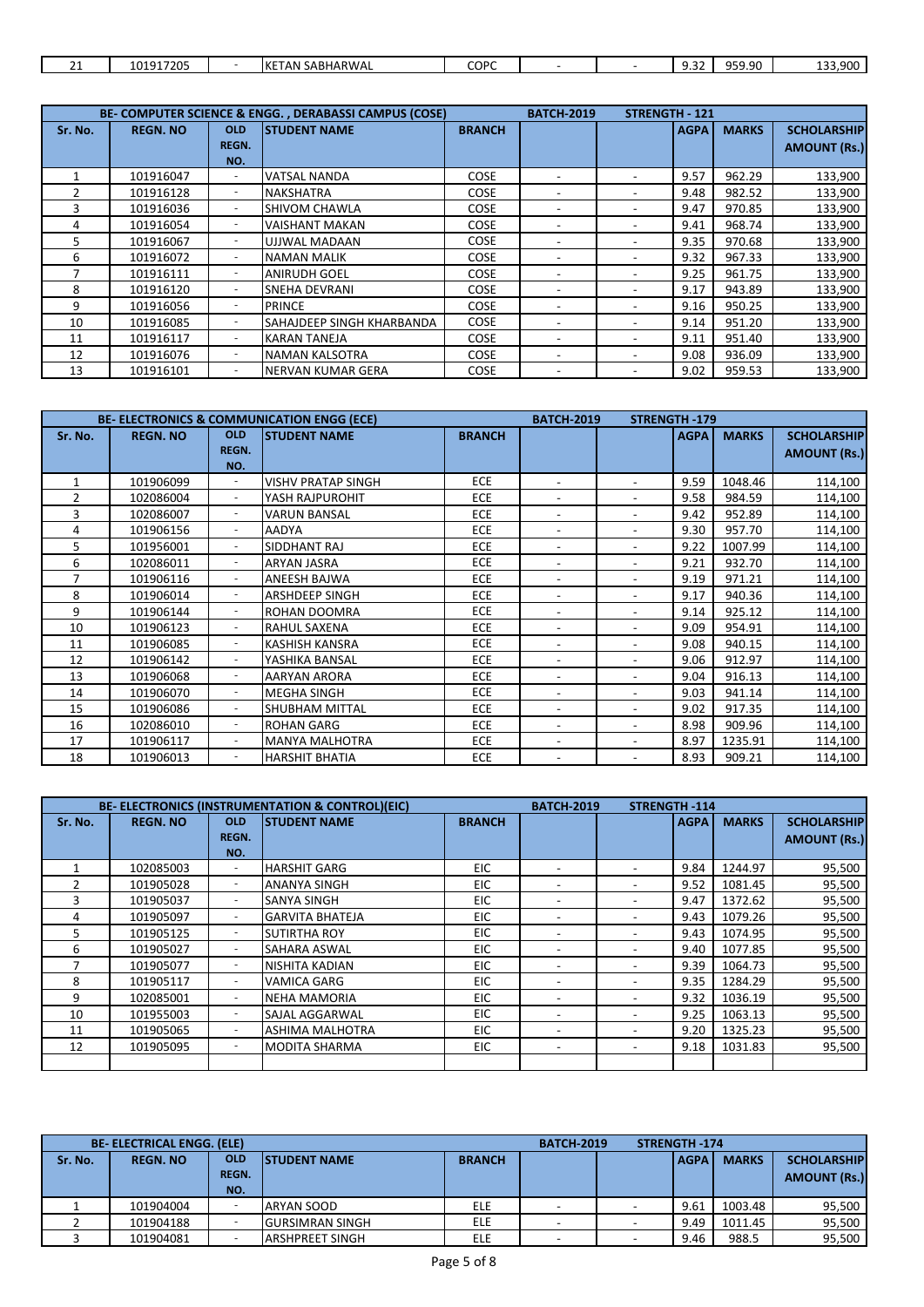|    | 101904055 | KANWALPREET SINGH TIWANA     | ELE.       |  | 9.42 | 991.84  | 95,500 |
|----|-----------|------------------------------|------------|--|------|---------|--------|
| ∍  | 101904162 | <b>SUSSAIN KAUSHIK</b>       | <b>ELE</b> |  | 9.39 | 1010.26 | 95,500 |
| 6  | 101904186 | <b>INDERPREET SINGH</b>      | <b>ELE</b> |  | 9.20 | 971.54  | 95,500 |
|    | 101904117 | ARUSHI SRIVASTAVA            | ELE.       |  | 9.03 | 1060.94 | 95,500 |
| 8  | 101904040 | <b>VISHNU CHATURVEDI</b>     | ELE.       |  | 9.02 | 966.53  | 95,500 |
| 9  | 102084008 | <b>AMANPREET KAUR</b>        | ELE.       |  | 9.00 | 964.03  | 95,500 |
| 10 | 101904065 | <b>BALIOT SINGH</b>          | <b>ELE</b> |  | 8.99 | 974.22  | 95,500 |
| 11 | 102084005 | <b>VAIBHAV</b>               | ELE.       |  | 8.99 | 944.63  | 95,500 |
| 12 | 101904174 | <b>ARUN SAROHA</b>           | ELE.       |  | 8.96 | 1084.4  | 95,500 |
| 13 | 101904039 | <b>HARNOOR KAUR DHARNI</b>   | ELE.       |  | 8.95 | 972.06  | 95,500 |
| 14 | 101904052 | <b>HEMANT TOPIWALA</b>       | ELE.       |  | 8.87 | 968.64  | 95,500 |
| 15 | 101904038 | <b>DEV GUPTA</b>             | <b>ELE</b> |  | 8.86 | 931.3   | 95,500 |
| 16 | 101904154 | <b>MAYANK DHAKED</b>         | ELE.       |  | 8.85 | 956.27  | 95,500 |
| 17 | 101904047 | <b>DIGVIJAY SANDHU</b>       | <b>ELE</b> |  | 8.85 | 946.2   | 95,500 |
| 18 | 101904114 | <b>GURSIMAR SINGH NAGPAL</b> | ELE.       |  | 8.85 | 1010.85 | 95,500 |

|              | <b>BE- ELECTRONICS &amp; COMPUTER ENGG. (ENC)</b> |                          |                        |               | <b>BATCH-2019</b><br><b>STRENGTH-208</b> |                          |             |              |                     |
|--------------|---------------------------------------------------|--------------------------|------------------------|---------------|------------------------------------------|--------------------------|-------------|--------------|---------------------|
| Sr. No.      | <b>REGN. NO</b>                                   | <b>OLD</b>               | <b>STUDENT NAME</b>    | <b>BRANCH</b> |                                          |                          | <b>AGPA</b> | <b>MARKS</b> | <b>SCHOLARSHIP</b>  |
|              |                                                   | <b>REGN.</b>             |                        |               |                                          |                          |             |              | <b>AMOUNT (Rs.)</b> |
|              |                                                   | NO.                      |                        |               |                                          |                          |             |              |                     |
| $\mathbf{1}$ | 101915061                                         |                          | <b>DHRUV BANSAL</b>    | <b>ENC</b>    | $\overline{\phantom{0}}$                 | $\overline{\phantom{a}}$ | 9.93        | 1174.32      | 114,100             |
| 2            | 101915075                                         | $\sim$                   | PRANAV MAHAJAN         | <b>ENC</b>    | $\blacksquare$                           |                          | 9.93        | 1183.85      | 114,100             |
| 3            | 101915082                                         | $\sim$                   | <b>GURKIRAT SINGH</b>  | <b>ENC</b>    | $\overline{\phantom{a}}$                 |                          | 9.64        | 1181.31      | 114,100             |
| 4            | 101915121                                         | $\overline{\phantom{a}}$ | <b>HUNAR BATRA</b>     | <b>ENC</b>    | $\overline{\phantom{a}}$                 | $\overline{\phantom{0}}$ | 9.64        | 1143.85      | 114,100             |
| 5            | 101915109                                         | ٠                        | <b>VANSH GROVER</b>    | <b>ENC</b>    | $\overline{\phantom{a}}$                 | ٠.                       | 9.57        | 1146.62      | 114,100             |
| 6            | 101915173                                         |                          | <b>SANYAM SETHI</b>    | <b>ENC</b>    | $\overline{\phantom{a}}$                 | $\overline{\phantom{0}}$ | 9.55        | 1144.90      | 114,100             |
| 7            | 101915202                                         |                          | <b>ANURAAG SAXENA</b>  | <b>ENC</b>    |                                          |                          | 9.50        | 1134.27      | 114,100             |
| 8            | 101915215                                         |                          | <b>ALOK OHRI</b>       | <b>ENC</b>    |                                          |                          | 9.46        | 1150.24      | 114,100             |
| 9            | 101915219                                         | $\overline{\phantom{a}}$ | <b>PARAS DHANWAL</b>   | <b>ENC</b>    | $\overline{\phantom{a}}$                 |                          | 9.41        | 1104.81      | 114,100             |
| 10           | 102095006                                         | $\overline{\phantom{a}}$ | <b>DIVYESH DAS</b>     | <b>ENC</b>    |                                          | ٠.                       | 9.37        | 1034.01      | 114,100             |
| 11           | 101915144                                         | ٠                        | <b>NAMAN BHATIA</b>    | <b>ENC</b>    | $\overline{\phantom{0}}$                 | $\overline{\phantom{0}}$ | 9.36        | 1112.20      | 114,100             |
| 12           | 101915029                                         | $\overline{\phantom{a}}$ | <b>ALISHA MATHUR</b>   | <b>ENC</b>    | $\overline{\phantom{a}}$                 |                          | 9.36        | 1114.17      | 114,100             |
| 13           | 101915191                                         | ٠                        | LEKHA REVANKAR         | <b>ENC</b>    | $\blacksquare$                           |                          | 9.34        | 1118.11      | 114,100             |
| 14           | 101965004                                         | $\sim$                   | <b>UJJWAL YADAV</b>    | <b>ENC</b>    | $\overline{\phantom{a}}$                 | $\overline{\phantom{0}}$ | 9.32        | 1052.45      | 114,100             |
| 15           | 101915217                                         |                          | <b>PUJA GUPTA</b>      | <b>ENC</b>    | $\overline{\phantom{a}}$                 | $\overline{\phantom{0}}$ | 9.31        | 1108.23      | 114,100             |
| 16           | 101915204                                         | ٠                        | <b>KIRTI CHAUHAN</b>   | <b>ENC</b>    | $\overline{\phantom{a}}$                 | $\overline{\phantom{0}}$ | 9.30        | 1100.95      | 114,100             |
| 17           | 101915096                                         |                          | AAYUSHI CHAUDHRY       | <b>ENC</b>    | $\overline{\phantom{a}}$                 | ٠.                       | 9.28        | 1105.43      | 114,100             |
| 18           | 101915039                                         |                          | <b>PALKARAN KAUR</b>   | <b>ENC</b>    |                                          |                          | 9.27        | 1108.21      | 114,100             |
| 19           | 101915060                                         |                          | <b>KRITIK AJMANI</b>   | <b>ENC</b>    | $\overline{\phantom{a}}$                 |                          | 9.26        | 1094.60      | 114,100             |
| 20           | 101915138                                         |                          | SANKALP BATLAW         | <b>ENC</b>    |                                          |                          | 9.26        | 1113.01      | 114,100             |
| 21           | 101915142                                         | $\sim$                   | <b>UTKRISHT MISHRA</b> | <b>ENC</b>    | $\overline{\phantom{a}}$                 | ۰                        | 9.26        | 1110.07      | 114,100             |
|              |                                                   |                          |                        |               |                                          |                          |             |              |                     |

|         | <b>BE- MECHATRONICS (MEC)</b> |                                   |                           |               | <b>BATCH-2019</b> | <b>STRENGTH-63</b> |             |              |                                           |
|---------|-------------------------------|-----------------------------------|---------------------------|---------------|-------------------|--------------------|-------------|--------------|-------------------------------------------|
| Sr. No. | <b>REGN. NO</b>               | <b>OLD</b><br><b>REGN.</b><br>NO. | <b>ISTUDENT NAME</b>      | <b>BRANCH</b> |                   |                    | <b>AGPA</b> | <b>MARKS</b> | <b>SCHOLARSHIP</b><br><b>AMOUNT (Rs.)</b> |
|         | 101909059                     |                                   | <b>AVI BANSAL</b>         | MEC           |                   |                    | 9.49        | 975.53       | 95,500                                    |
|         | 101909018                     |                                   | <b>MANJOT SINGH SURI</b>  | <b>MEC</b>    |                   |                    | 9.45        | 949.83       | 95,500                                    |
|         | 101909017                     |                                   | <b>MANVIR SINGH LAMBA</b> | MEC           |                   |                    | 9.43        | 987.28       | 95,500                                    |
|         | 101909071                     |                                   | <b>ISHITA SINGH</b>       | <b>MEC</b>    |                   |                    | 9.24        | 953.52       | 95,500                                    |
|         | 102089006                     |                                   | <b>AARISH JAIN</b>        | <b>MEC</b>    |                   |                    | 9.19        | 935.84       | 95,500                                    |
|         | 101909030                     |                                   | <b>ABHI GARG</b>          | <b>MEC</b>    |                   |                    | 9.09        | 908.81       | 95,500                                    |
|         | 101909037                     |                                   | <b>MUDIT JAIN</b>         | MEC           |                   |                    | 9.05        | 946.18       | 95,500                                    |

|         | <b>BE- MECHANICAL ENGG. (MEE)</b> |                          |                            |               | <b>BATCH-2019</b>        | <b>STRENGTH-224</b> |              |                     |
|---------|-----------------------------------|--------------------------|----------------------------|---------------|--------------------------|---------------------|--------------|---------------------|
| Sr. No. | <b>REGN. NO</b>                   | <b>OLD</b>               | <b>ISTUDENT NAME</b>       | <b>BRANCH</b> |                          | <b>AGPA</b>         | <b>MARKS</b> | <b>SCHOLARSHIP</b>  |
|         |                                   | <b>REGN.</b>             |                            |               |                          |                     |              | <b>AMOUNT (Rs.)</b> |
|         |                                   | NO.                      |                            |               |                          |                     |              |                     |
|         | 101908055                         |                          | <b>PRATHAM MADAN</b>       | <b>MEE</b>    |                          | 9.79                | 1087.46      | 114,100             |
| C       | 101908029                         | $\overline{\phantom{a}}$ | <b>ISHAAN SARKAR</b>       | <b>MEE</b>    |                          | 9.64                | 1330.51      | 114,100             |
| 3       | 101908035                         |                          | <b>ADARSH GUPTA</b>        | <b>MEE</b>    |                          | 9.61                | 1078.59      | 114,100             |
| 4       | 101908157                         |                          | <b>SRAJAN DIKSHIT</b>      | <b>MEE</b>    |                          | 9.59                | 1102.11      | 114,100             |
| 5       | 101908104                         |                          | <b>HARMANDEEP SINGH</b>    | <b>MEE</b>    |                          | 9.58                | 1084.74      | 114,100             |
| 6       | 102088012                         |                          | YESHA SHARMA               | <b>MEE</b>    |                          | 9.57                | 1087.26      | 114,100             |
|         | 101908115                         |                          | UDDESHYA SRIVASTAVA        | <b>MEE</b>    |                          | 9.57                | 1066.12      | 114,100             |
| 8       | 101908193                         |                          | <b>RAMYA SRINIVASAN</b>    | <b>MEE</b>    |                          | 9.56                | 1108.60      | 114,100             |
| 9       | 101908038                         |                          | <b>RISHI MISHRA</b>        | <b>MEE</b>    |                          | 9.55                | 1100.77      | 114,100             |
| 10      | 101908149                         |                          | <b>KARTIKEYA BANSAL</b>    | <b>MEE</b>    |                          | 9.53                | 1115.02      | 114,100             |
| 11      | 101908198                         |                          | <b>ANDREW KOSHY GEORGE</b> | <b>MEE</b>    |                          | 9.53                | 1062.00      | 114,100             |
| 12      | 101908036                         |                          | <b>SATYAM KUMAR</b>        | <b>MEE</b>    | $\overline{\phantom{0}}$ | 9.53                | 1070.69      | 114,100             |
| 13      | 101908092                         |                          | <b>SUKHDEEP SINGH</b>      | <b>MEE</b>    | $\overline{\phantom{a}}$ | 9.51                | 1092.05      | 114,100             |
| 14      | 101908041                         |                          | <b>VARIN KANSAL</b>        | <b>MEE</b>    |                          | 9.50                | 1045.20      | 114,100             |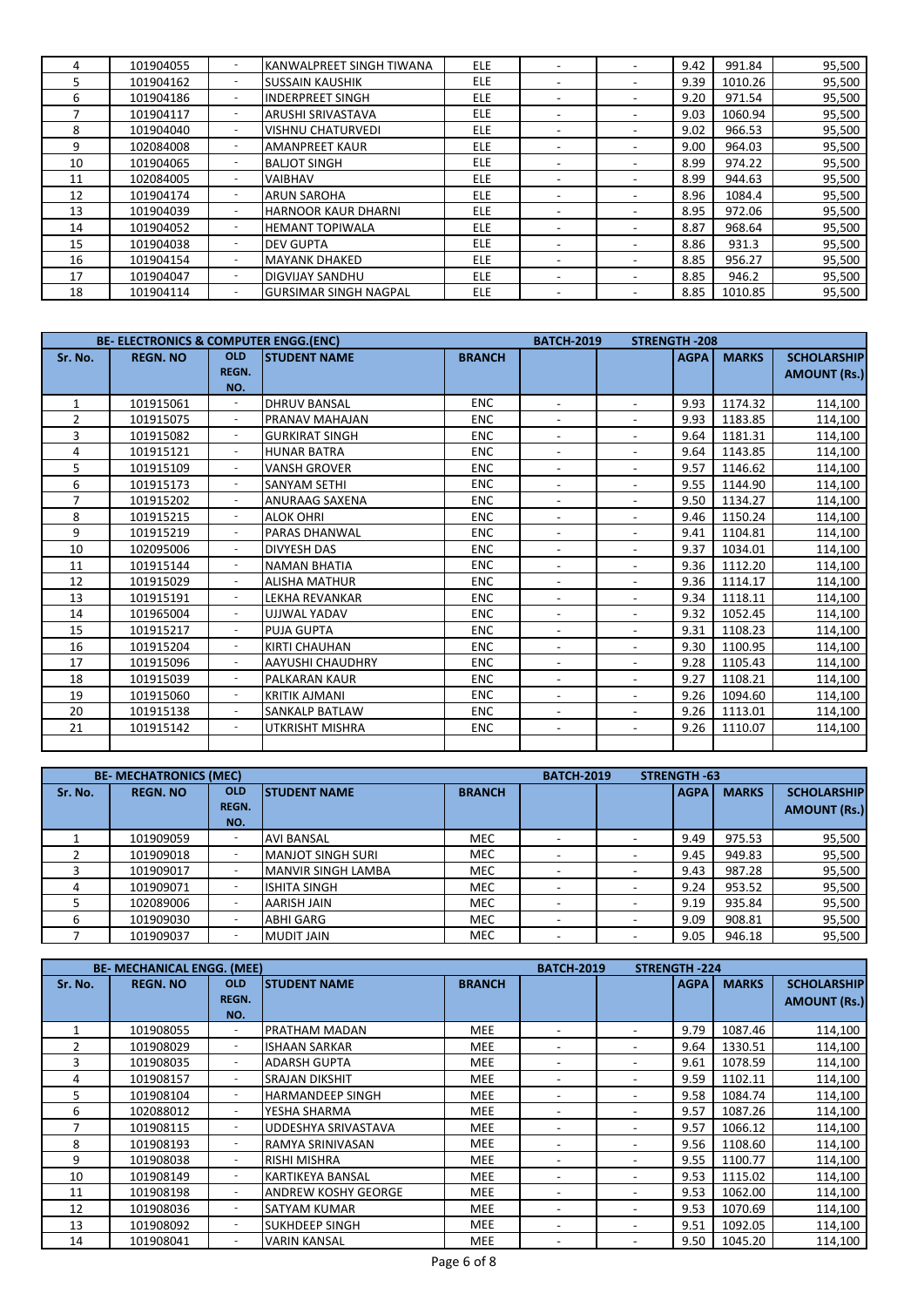| 15 | 101908219 | <b>INAVEEN KUMAR YADAV</b>   | <b>MEE</b> |  | 9.50 | 1067.47 | 114,100 |
|----|-----------|------------------------------|------------|--|------|---------|---------|
| 16 | 101908159 | <b>PUSHKAR SUBHASH GUPTA</b> | <b>MEE</b> |  | 9.47 | 1083.15 | 114,100 |
| 17 | 101908206 | <b>VASU GUPTA</b>            | <b>MEE</b> |  | 9.47 | 1066.97 | 114,100 |
| 18 | 101908127 | <b>YUVRAJ RATHORE</b>        | <b>MEE</b> |  | 9.41 | 1078.74 | 114,100 |
| 19 | 101908174 | <b>AYUSH SALGOTRA</b>        | <b>MEE</b> |  | 9.40 | 1051.45 | 114,100 |
| 20 | 101908129 | <b>NITIN SHARMA</b>          | <b>MEE</b> |  | 9.39 | 1053.67 | 114,100 |
| 21 | 101908027 | <b>PRATISHTHA ARORA</b>      | <b>MEE</b> |  | 9.39 | 1040.49 | 114,100 |
| 22 | 101908020 | <b>PARAS GARG</b>            | <b>MEE</b> |  | 9.39 | 1042.50 | 114,100 |
| 23 | 101908225 | <b>AAYUSH MISHRA</b>         | <b>MEE</b> |  | 9.37 | 1072.63 | 114,100 |

|         | <b>BE- MECHANICAL ENGG.-PRODUCTION (MPE)</b> |                                                     |                      |     | <b>BATCH-2019</b> | <b>STRENGTH -23</b> |             |              |                     |
|---------|----------------------------------------------|-----------------------------------------------------|----------------------|-----|-------------------|---------------------|-------------|--------------|---------------------|
| Sr. No. | <b>REGN. NO</b>                              | <b>OLD</b><br><b>ISTUDENT NAME</b><br><b>BRANCH</b> |                      |     |                   |                     | <b>AGPA</b> | <b>MARKS</b> | <b>SCHOLARSHIP</b>  |
|         |                                              | <b>REGN.</b>                                        |                      |     |                   |                     |             |              | <b>AMOUNT (Rs.)</b> |
|         |                                              | NO.                                                 |                      |     |                   |                     |             |              |                     |
|         | 101914024                                    |                                                     | <b>GAURAV GAUTAM</b> | MPE |                   |                     | 9.46        | 996.11       | 95,500              |
|         | 101914012                                    |                                                     | <b>TUSHAR GOEL</b>   | MPE |                   |                     | 9.40        | 975.06       | 95,500              |
|         | 101914007                                    |                                                     | VIKALP KUMAR         | MPE |                   |                     | 9.00        | 937.75       | 95,500              |

|         | <b>BE-BIOMEDICAL</b> |                                   | <b>STRENGTH - 14</b><br><b>BATCH-2019</b> |               |  |  |             |              |                                           |
|---------|----------------------|-----------------------------------|-------------------------------------------|---------------|--|--|-------------|--------------|-------------------------------------------|
| Sr. No. | <b>REGN. NO</b>      | <b>OLD</b><br><b>REGN.</b><br>NO. | <b>ISTUDENT NAME</b>                      | <b>BRANCH</b> |  |  | <b>AGPA</b> | <b>MARKS</b> | <b>SCHOLARSHIP</b><br><b>AMOUNT (Rs.)</b> |
|         | 701903021            |                                   | <b>SANCHITA</b>                           | <b>BME</b>    |  |  | 9.50        | 1125.26      | 95,500                                    |
|         | 701903007            |                                   | AMBER GOSWAMI                             | <b>BME</b>    |  |  | 9.40        | 1106.29      | 95,500                                    |

|         | <b>BE(MBA)- COMPUTER ENGG. (COE)</b> |              |                         |               | <b>STRENGTH -30</b><br><b>BATCH-2019</b> |             |              |                     |
|---------|--------------------------------------|--------------|-------------------------|---------------|------------------------------------------|-------------|--------------|---------------------|
| Sr. No. | <b>REGN. NO</b>                      | <b>OLD</b>   | <b>ISTUDENT NAME</b>    | <b>BRANCH</b> |                                          | <b>AGPA</b> | <b>MARKS</b> | <b>SCHOLARSHIP</b>  |
|         |                                      | <b>REGN.</b> |                         |               |                                          |             |              | <b>AMOUNT (Rs.)</b> |
|         |                                      | NO.          |                         |               |                                          |             |              |                     |
|         | 401903029                            |              | <b>SARTHAK VOHRA</b>    | BEMBA-COE     |                                          | 9.46        | 1135.73      | 95,500              |
|         | 401903031                            |              | <b>GAURVI RAJWANSHI</b> | BEMBA-COE     |                                          | 9.20        | 1118.33      | 95,500              |
|         | 401903007                            |              | YUGAL VERMA             | BEMBA-COE     |                                          | 9.08        | 1112.76      | 95,500              |

|         |                 |              | <b>BE(MBA)- ELECTRONICS &amp; COMMUNICATIN ENGG (ECE)</b> |               | <b>BATCH-2019</b> | <b>STRENGTH-20</b> |             |              |                     |
|---------|-----------------|--------------|-----------------------------------------------------------|---------------|-------------------|--------------------|-------------|--------------|---------------------|
| Sr. No. | <b>REGN. NO</b> | <b>OLD</b>   | <b>ISTUDENT NAME</b>                                      | <b>BRANCH</b> |                   |                    | <b>AGPA</b> | <b>MARKS</b> | <b>SCHOLARSHIP</b>  |
|         |                 | <b>REGN.</b> |                                                           |               |                   |                    |             |              | <b>AMOUNT (Rs.)</b> |
|         |                 | NO.          |                                                           |               |                   |                    |             |              |                     |
|         | 401906019       |              | <b>JADITYA MEHROTRA</b>                                   | BEMBA-ECE     |                   |                    | 8.68        | 892.39       | 95,500              |
|         | 401906023       |              | <b>SOOMO JYOTI BANERJEE</b>                               | BEMBA-ECE     |                   |                    | 8.58        | 880.03       | 95,500              |

|         | <b>BE(MBA)- MECHANICAL ENGG. (MEE)</b> |                                   |                             |                  | <b>BATCH-2019</b> | <b>STRENGTH -10</b> |              |                                           |
|---------|----------------------------------------|-----------------------------------|-----------------------------|------------------|-------------------|---------------------|--------------|-------------------------------------------|
| Sr. No. | <b>REGN. NO</b>                        | <b>OLD</b><br><b>REGN.</b><br>NO. | <b>ISTUDENT NAME</b>        | <b>BRANCH</b>    |                   | <b>AGPA</b>         | <b>MARKS</b> | <b>SCHOLARSHIP</b><br><b>AMOUNT (Rs.)</b> |
|         | 401908006                              |                                   | <b>RAGHAV SATEESH KUMAR</b> | <b>BEMBA-MEE</b> |                   | 8.83                | 993.88       | 95.500                                    |

### **TENTATIVE LIST STUDENT FOR AWARD OF MERIT SCHOLARSHIP-IV(A) (BATCH 2019) FOR THE YEAR 2021-22**

**Criteria from 2nd year onward for Merit Scholarship IV-A for 2019 batch students: Minimum 8.50 CGPA in all the preceding semester(s) and should not have any backlog. The merit Scholarship IV-A & IV-B will be awarded to B.Tech (Biotechnology) on the basis of their AGPA scored in the year of consideration irrespective of marks obtained in 10+2.**

| <b>BIOTECHNOLOGY (IV-A)</b> |                 |                                     |                      |               |  |        |             |              |                                           |
|-----------------------------|-----------------|-------------------------------------|----------------------|---------------|--|--------|-------------|--------------|-------------------------------------------|
| Sr. No.                     | <b>REGN. NO</b> | <b>IOLD</b><br><b>IREGN.</b><br>NO. | <b>ISTUDENT NAME</b> | <b>BRANCH</b> |  |        | <b>AGPA</b> | <b>MARKS</b> | <b>SCHOLARSHIP</b><br><b>AMOUNT (Rs.)</b> |
|                             | 701900005       |                                     | <b>SHREY JAIN</b>    | BT            |  | $\sim$ | 9.92        | 1017.75      | 297,000                                   |

## **TENTATIVE LIST STUDENT FOR AWARD OF MERIT SCHOLARSHIP-IV(B) (BATCH 2019) FOR THE YEAR 2021-22**

**Criteria from 2nd year onwards for Merit Scholarship IV-B for 2019 batch students : Minimum 8.50 CGPA in all the preceding semester(s) and should not have any backlog. The merit Scholarship IV-A & IV-B will be awarded to B.Tech (Biotechnology) on the basis of their AGPA scored in the year of consideration irrespective of marks obtained in 10+2.**

**BIOTECHNOLOGY (IV-B) Sr. No. REGN. NO OLD REGN. NO. STUDENT NAME BRANCH BRANCH AGPA MARKS SCHOLARSHIP AMOUNT (Rs.)**  1 701903001 - MUSKAN AGRAWAL BME - 9.54 1145.85 191,000